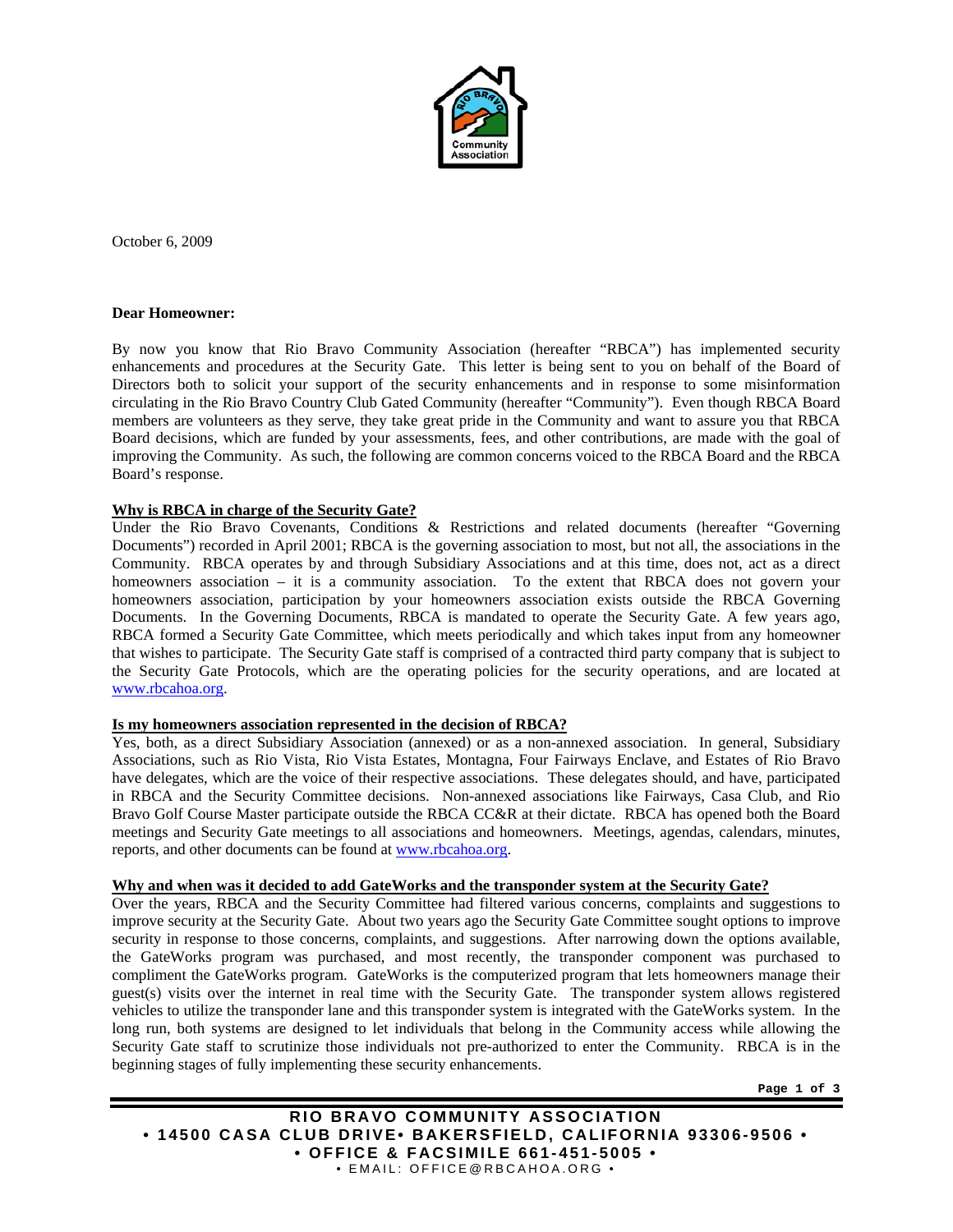

## **I never heard or heard very little about the decisions to add GateWorks and the transponder system, why?**

As indicated, the security enhancements are a product of concerns, complaints, and suggestions that have developed over the years. In so developing, both RBCA and the Security Gate Committee had numerous meetings, including an open meeting in the Buena Vista Room at Rio Bravo Country Club where GateWorks representatives and the Board presented the security enhancements to the Community. Moreover, important notices have been sent by mail directly to annexed homeowners and to the management companies for non-annexed homeowners for distribution to the individual homeowners. Some notices have been posted at the Security Gate in large posters. If you did not see these notices, we have posted key information the www.rbcahoa.org website.

## **Why do the transponders cost \$125.00?**

First, the transponder system was not made mandatory in the form of increasing assessments. Instead, a price was determined that would pay the costs associated with the transponder system based on a certain number of transponders being issued. When you pay for a transponder, you are helping with the security enhancements. As indicated in our general announcement implementing the transponder system on April 1, 2009, only \$30.00 of the \$125.00 is non-refundable. The remaining \$95.00 is fully refundable deposit provided the transponder is returned undamaged. Everyone issued a transponder must pay in full for the first transponder; however, the RBCA Board has recently agreed to allow the billing for additional transponders on a quarterly basis over the course of a year (as reflected on the order form).

## **I do not see the benefit of having a transponder, why should I get one?**

You help fund current and future security improvements, you allow Guard Staff to manage visitors more effectively, you increase Guard staff effectiveness, which promotes the benefits of your private community, you benefit from automated technology that you control over the internet, and you will benefit from **priority entry** with no waiting in the visitor lane.

## **Why are the Security Gate changes such a hassle?**

Changing security procedures has not been an easy task. While many homeowners want better security, many of these same homeowners become irate when the improved security efforts are applied to them. Security will have some inconveniences. As indicated, we are in the beginning stages of implementing the transponder system and you have probably noticed that the gate arm goes down after each car. Any vehicle in the visitor lane cannot simply drive through without stopping anymore. Everyone must stop because the gate arm closes automatically after each vehicle. Everyone not pre-authorized in the Community will be screened with the screening process to improve in the days ahead. This screening process will slow the visitor lane traffic, and this is one of the slight inconveniences of improving security. Your patience is not only appreciated but needed.

### **I heard the logo stickers are being eliminated and I am being forced to get a transponder, is this true?**

It is correct that the current logo stickers will be discontinued and potentially replaced with barcode stickers in the future. These future barcode stickers will allow you to make the entry without having to utilize a transponder and the barcode stickers will be subject to random validation. There are simply too many logo stickers circulating amongst unauthorized or unintended users, such as housekeepers, gardeners, vendors, etc. without any accountability. Barcode stickers will be included in your Security Gate services and assigned to your specific vehicles. You do not have to have a transponder. Future procedures will include an option to enter without a transponder. There is no plan to make any overnight changes with all changes to transition as smoothly as possible.

**Page 2 of 3** 

**RIO BRAVO COMMUNITY ASSOCIATION • 14500 CASA CLUB DRIVE• BAKERSFIELD, CALIFORNIA 93306-9506 • • OFFICE & FACSIMILE 661-451-5005 •**  • EMAIL: OFFICE@RBCAHOA.ORG •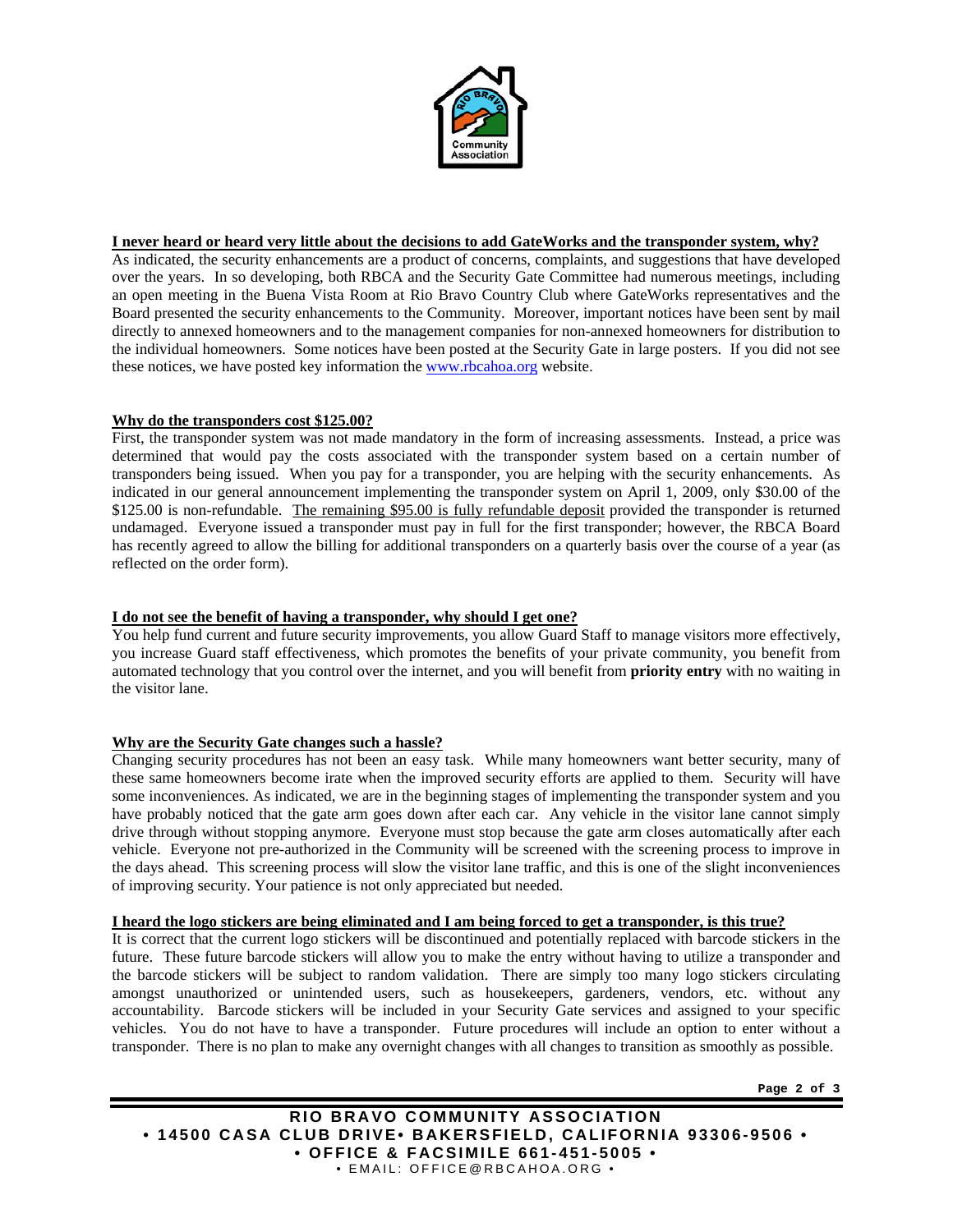

## **Why are all these security enhancements necessary?**

For a number of years, even when this Community had fewer homeowners and the security costs were spread amongst fewer homeowners, homeowners have valued the need to have a Security Gate. We were the first Community to have a 24-hour manned security gate and one of the only communities that has one today. It has meant different things to different homeowners, from piece of mind to a unique value of living in a gated community that is associated with property values or community reputation. Whatever the reason may be, homeowners have made the Security Gate a part of the Community. However, homeowners have complained about unexpected visitors and other problems for almost the same time period. The security enhancements are designed to maximize all the benefits of the Security Gate and to improve on areas important to homeowners.

### **Are Rio Bravo Country Club members and vendors subject to the security enhancements?**

Everyone is. Members will be given an opportunity to get a transponder as well. The transponders issued to members are subject to additional restrictions, such as having access limited to time periods when Rio Bravo Country Club is open. Certain vendors may also get transponders; however, like members, access will be limited. All policies related to the transponders will be set forth in the Security Protocols.

Although the aforementioned questions and answers are not an exhaustive list, the RBCA Board is hopeful that the aforementioned concerns and responses have assisted your understanding of the recent changes at the Security Gate, and has allowed you to consider or re-consider your voluntary participation.

In closing, the RBCA Board would like to reiterate that it takes its role in the Community with a passion to improve it and if you, as a homeowner, would like to comment, complain, or compliment, please do so at any time. Moreover, any homeowner in the Community is welcome to RBCA Board meetings and Security Gate Committee meetings. You can check the calendar at www.rbcahoa.org for exact dates and times. The RBCA Board has included a short questionnaire to this correspondence to allow you to provide further direction.

On behalf of the RBCA Board, I thank you in advance for your consideration, communication, and participation.

Respectfully submitted,

Mario Valenzuela Authorized Agent for Rio Bravo Community Association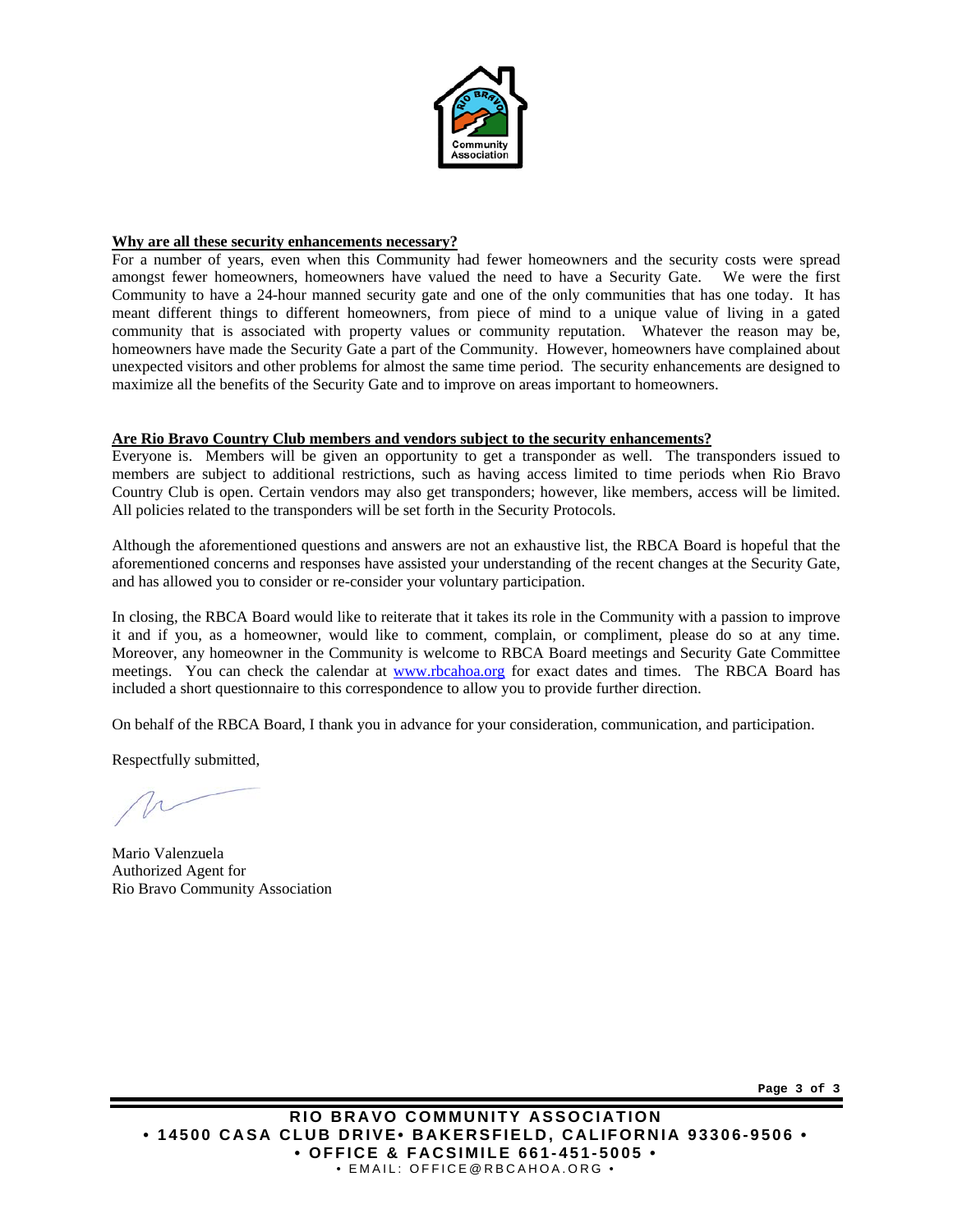

# **Security Enhancements Questionnaire**

| Will you get a transponder?                          | Yes $\square$ | $\rm No$ $\Box$        | Maybe $\square$    | I did $\Box$ |
|------------------------------------------------------|---------------|------------------------|--------------------|--------------|
| Did the security gate information help you decide to |               |                        |                    |              |
| get a transponder?                                   | Yes $\square$ | $\rm No$ $\Box$        | Somewhat $\square$ |              |
| Did the deferred payment option help you decide to   |               |                        |                    |              |
| get a transponder?                                   | Yes $\Box$    | $\rm No~\Box$          |                    |              |
| Is the RBCA Board moving forward properly with       |               |                        |                    |              |
| the security gate enhancements?                      | Yes $\square$ | $\rm No$ $\Box$        |                    |              |
| Where you sent any prior information by RBCA on      |               |                        |                    |              |
| the transponders?                                    | Yes $\square$ | $\rm No~\Box$          | Not Sure $\Box$    |              |
| Did your association management company send         |               |                        |                    |              |
| you any information on the transponders?             | Yes $\Box$    | $\rm No~\Box$          | Not Sure $\Box$    |              |
| Did you know you could attend RBCA meetings or       |               |                        |                    |              |
| get information at www.rbcahoa.org?                  | Yes $\square$ | $\rm No$ $\Box$        |                    |              |
| Do you agree with the security enhancements, which   |               |                        |                    |              |
| may cause occasional inconveniences?                 | Yes $\square$ | $\rm No~\Box$          |                    |              |
| Should there be a manned guard gate?                 | Yes $\square$ | $\mathrm{No}\ \square$ |                    |              |
| Should we have a combination of a manned and         |               |                        |                    |              |
| unmanned guard gate with certain hours for each?     | Yes $\square$ | $\rm No$ $\Box$        |                    |              |
| Should we have an unmanned guard gate?               | Yes $\square$ | $\rm No$ $\Box$        |                    |              |
| Should we have a guard patrolling the community as   |               |                        |                    |              |
| well?                                                | Yes $\square$ | $\rm No$ $\Box$        |                    |              |
| Would you like text or email notifications when your |               |                        |                    |              |
| guest(s) arrives?                                    | Yes $\square$ | $\rm No$ $\Box$        |                    |              |
| Do you agree with the transponder system, including  |               |                        |                    |              |
| the second arm and lane?                             | Yes $\square$ | $\rm No$ $\Box$        |                    |              |
| Do the security enhancements bring value to your     |               |                        |                    |              |
| home or community?                                   | Yes $\Box$    | $\rm No~\Box$          | Not Sure $\Box$    |              |
|                                                      |               |                        |                    |              |
| Name <sup>.</sup>                                    |               |                        |                    |              |

Name: (Optional)

Comments:

Please return this questionnaire by mail, fax, or deliver to Guard Station at the address below:

**Page 1 of 1**